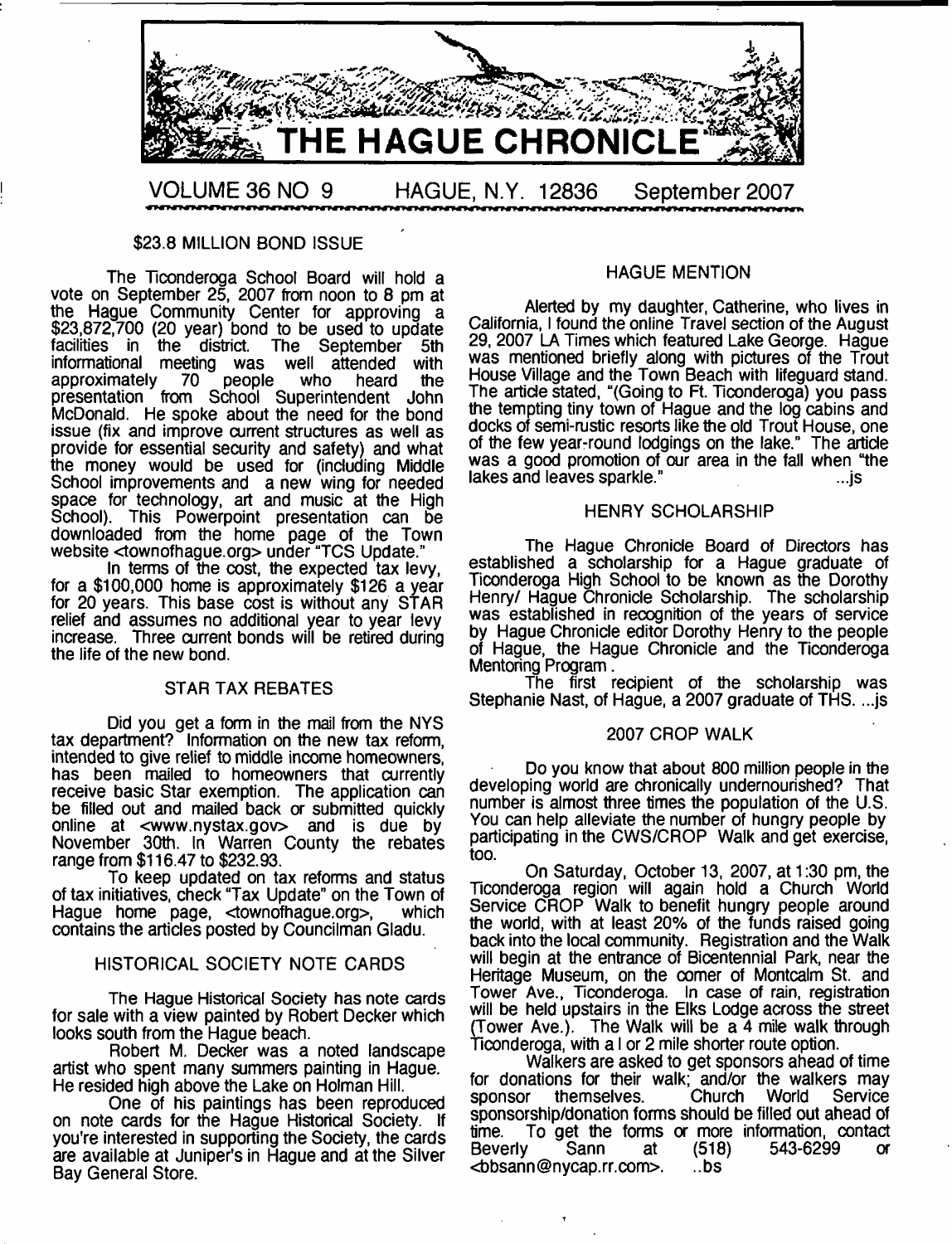$-2-$ 

Everyone had a great time at the annual picnic held in August at the Fire House. Our chefs, Diane & Ray Snyder, kept the platter of burgers & franks plentiful. The drawing for the Senior Raffle Party Basket was held and the big winner was Anita Masten. Special thanks to Shirley Smith who personally made the beautiful afghan.

September's monthly meeting will be held on Tuesday, Sept. 25th at 1:30 pm at the Community Center. Our Guest Speaker will be Carol Gregson, illustrator and author of the book *LEAKY BOOTS*, based on her memories of moving to and living in the Adirondacks. Carol is also known as the "Pottersville Complainer" as well as the "Erma Bombeck of the Adirondacks". Guests are welcome to join us. There is no charge and refreshments will be served. Sept. 25th is also the date of the Ticonderoga School bond issue with voting from noon to 8 pm. So plan to vote early and afterward, stop in at the Senior Club meeting.

Plans are now in place for the Senior Annual Fall Outing on Thursday, October 4th. We will be carpooling to Long Lake, NY where we will visit "Hoss's Country Corner", a complex for Adirondack shopping. We'll then lunch at the old Adirondack Hotel, which is still operating as in the old days, complete with that 'wrap around rocking chair porch' and located on the lake. After lunch, the car pool will motor ten minutes to the Adirondack Museum in Blue Mt. Lake for an afternoon of history browsing. Members is \$8.00 each with final signup at the September 25th meeting.

Any Senior who wishes to participate in our activities is welcome. Membership is only \$5 per year and we meet at the Community Center every 4th Tuesday of the Month at 1:30 pm. If you have any questions, give me a call - Madeline -<br>543-6130. .... mp 543-6130.

# CATHOLIC CHURCH FUNDRAISER

The Hague Creek Cafe is hosting a fundraiser for the Blessed Sacrament Church Steeple Fund on Friday, October 5th.<br>The menu indudes ham

includes ham, scalloped potatoes, tossed salad, rolls, desserts and tea or coffee for \$13.50 per person. There will be three sittings, 4:00, 5:30 and 7:00 PM.

Tickets will be on sale at Hague Creek Cafe, Blessed Sacrament Church or call Jane Crammond at 543-8054.

Hope to see you there! . ...jc

On October 6th the Putnam Presbyterian Church will be hosting their Autumn Fest. At 3 pm delicious treats by church members go on sale including jams, jellies, relishes, preserves, baked goods, garden vegetables and other items to entice you and to satisfy some culinary craving you may have.

Come have a delicious dinner - chicken and biscuit with cranberry sauce, vegetables, cole slaw, beverage and home made pie for dessert. Take outs are available at 4:30 pm and the dinner is from 5 to 7 pm. Travel a little way for a big dinner and satisfaction in homemade treats. ...jb

# HVFD DOINGS AND DINNER

Everyone mark your calendars now for our annual Fall Dinner on Sat. Oct. 6, 5-7 pm with adults- \$8.00 and kids-\$4.00. We will be returning to the traditional spaghetti & meatballs, which was always so popular in days past. This will help kick off National Fire Safety Week Oct. 6-13. It also will be the time to have your chimneys checked and put new batteries in all smoke alarms.

The Firemen's Assoc, of N.Y. is distributing free a "Fire Safety Booklet For Older Adults" which is an excellent piece that is available at the Community Center and from the Hague Senior Citizens Club.

There are currently two members engaged in E.M.T. certification training. In August there were 4 fire calls, using 51.5 man hours, and 13 ambulance calls using 132.5 man hours. Five people also provided 20 hours of stand-by service to the Bicentennial fireworks event.

Jim Young and Dave Hoffay have generously assumed the roles of Co-Chiefs through Jan. 1, as the Dept, goes through significant reorganization, with the ultimate goal of better serving the Hague community. You can assist us toward that goal by responding as generously as possible to our recent letter seeking your support. An item of interest; it now costs over \$2,200 for turn out gear for one fireman. ...JMcM

# TAX AIDE VOLUNTEERS NEEDED

The AARP Foundation Tax-Aide Program is looking for interested persons to assist our current volunteers for the upcoming 2008 tax preparation season.

The Tax-Aide program is the nation's largest, free, volunteer-run counseling and preparation service available to low and middle income individuals and families with special attention to those age 60 and older.

Volunteers are trained in cooperation with the IRS; no prior experience is necessary. To find out more about this exciting, growing volunteer about this opportunity in Hague, please contact Karen Laundree at  $518 - 543 - 8841$ . ...kl

*THE HAGUE CHRONICLE* **is mailed out by volunteers on the Thursday after the third Tuesday of each month. The news deadline is six days earlier. Please send news or questions to <[HagueChronicle@nycap.rr.com](mailto:HagueChronicle@nycap.rr.com)> or to the address below.**

**The Hague Chronicle is supported by its readers and you may send your yearly tax deductible contribution to: THE HAGUE CHRONICLE, PO Box 748, Hague, New York 12836-0748**

**Editor: Dorothy Henry\_\_\_\_\_\_\_\_\_Treasurer: George lanson\_\_\_\_\_\_\_\_\_\_\_\_\_\_\_\_\_Publisher: Judith Stock (518-543-6517)** 9/07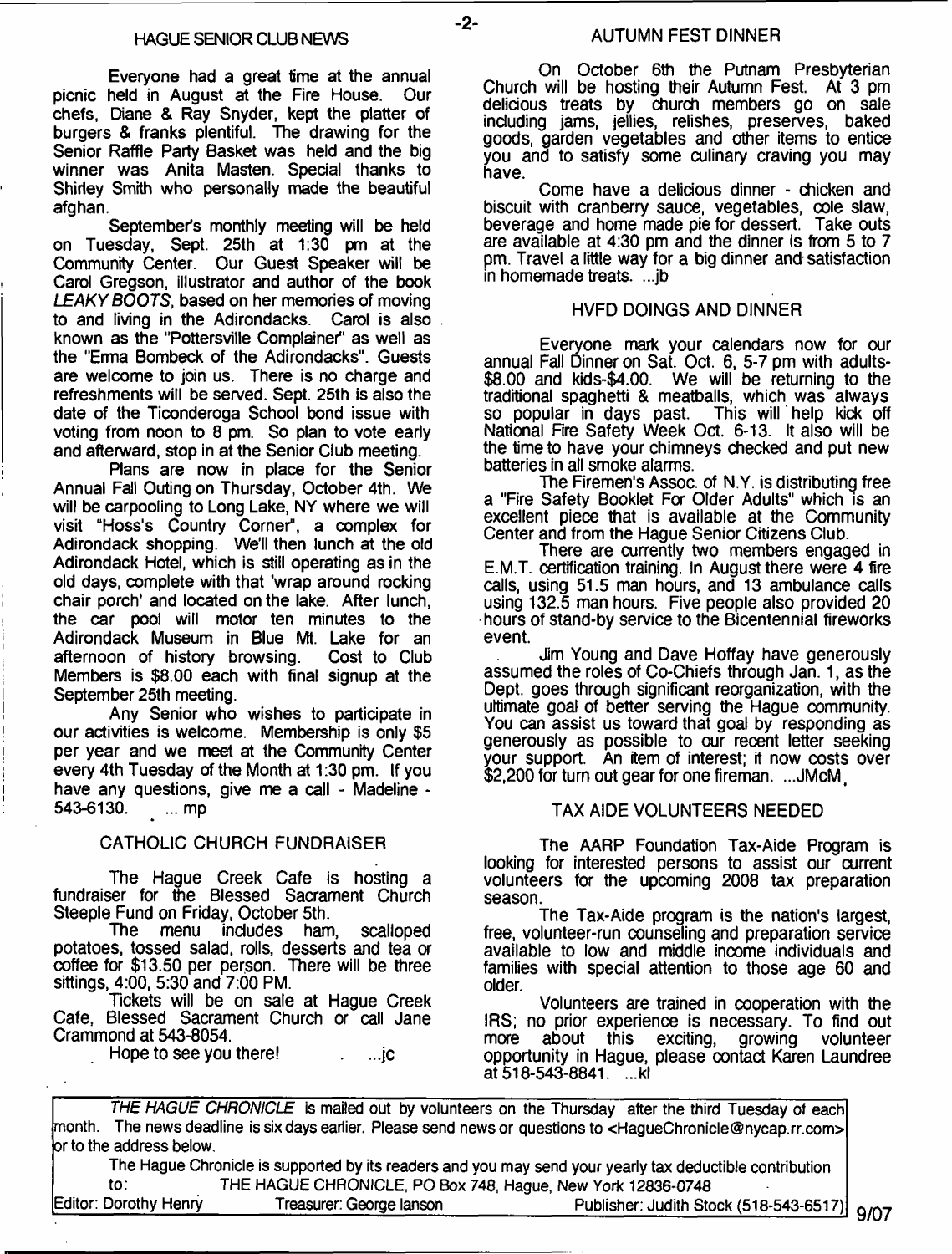



Enid Engler, Rich Strum, Peter & Peggy Carney on Mohican Assemblywoman Teresa Sayward



& State Senator Betty Little



Jim Bolton Pete Beadnell Bonnie Hayford Krajc John Carney Bill Fitzgerald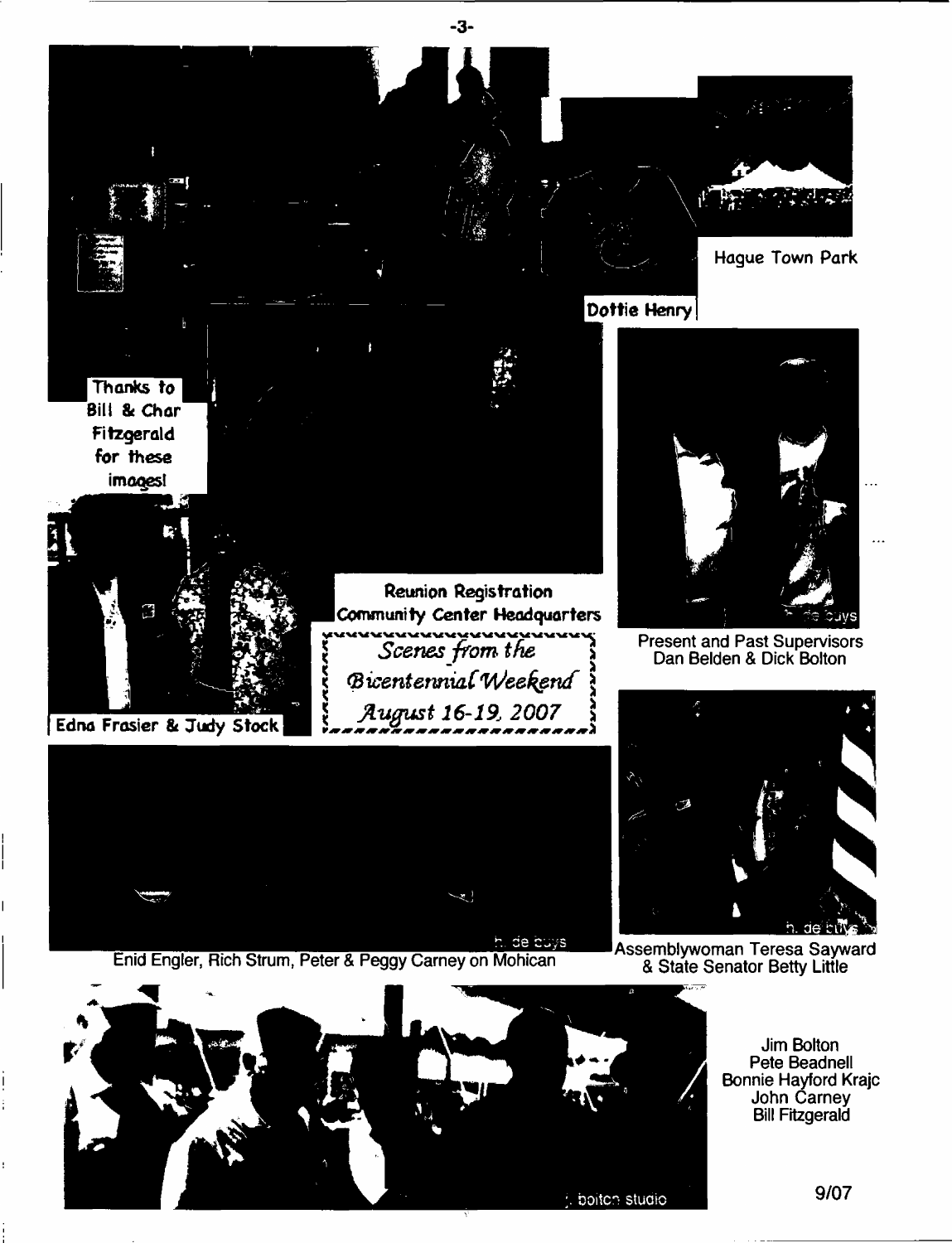

 $9/07$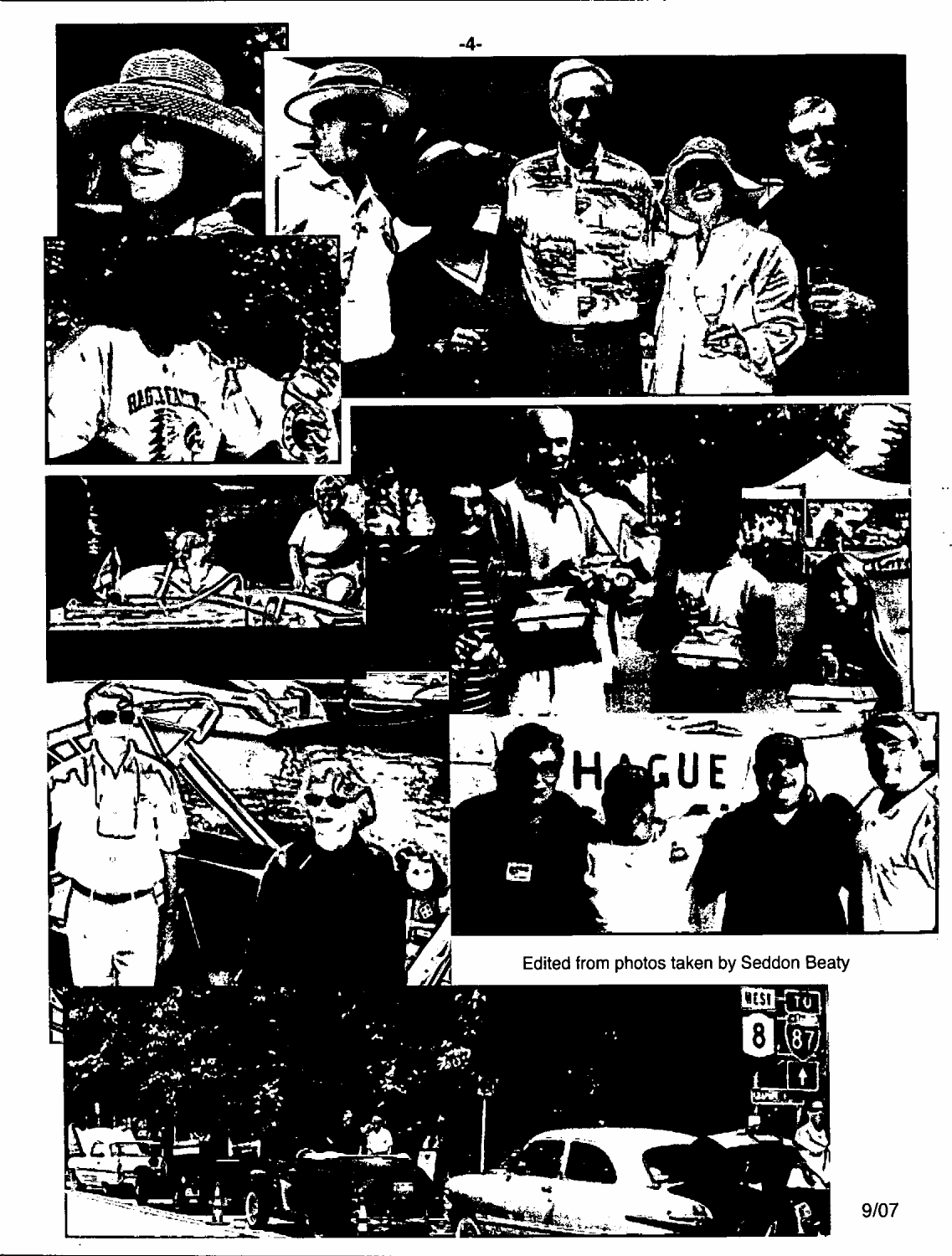Chairman Robert Goetsch, George lanson, Martin Fitzgerald, Lindsay Mydlarz and Bill Pittman were present and Donna Charboneau and Glenn McKee were absent.

# Hume (26.6-1-9) 34 Forest Bay Rd. N (TR-1R)

The applicant resubmitted his original plans and 2 new plans for a variance for an addition to an existing deck. The original proposal had been denied by the APA due to lack of information in the ZBA original approval. Mr. Hume explained further the need for the deck and the Zoning Board dearly stated its opinion in their approval (4-1 with nay by Mydlarz) .

#### Brown. (60.5-1-19) 51 Pine Cove Rd. (TR-IR)

The applicant requested reapproval for a variance that had expired for a deck addition to a legal non-conforming structure for additional egress from the house. The shoreline setback to the house is 47 ft. and the proposed deck will be located 40 ft. from the lake. Approved 5-0.

# PLANNING BOARD - 9/6/07

Chairman Dave Swanson, Pam Peterson, Roily Allen, Peter Foster, EJ Siwek and John Brown were present. There is a vacancy on the Board and Mr. There is a vacancy on the Board and Mr. Swanson has informed the Board that he will be going to Florida for the winters and will be relinquishing his position creating a second vacancy.

The Board approved both the Hume and Brown applications (see above) with stipulations that were given in the original approvals.

# SPECIAL TOWN BOARD MEETING - 9/6/07

As is frequently the case, *The Hague Chronicle* did not have notification of this meeting so the report is from the minutes.

Board members Belden, Gladu, Steitz and Martucd met with David Hoffay to discuss a request from the HVFD for dry hydrants for the Town Park.

The minutes state: "The Fire Department would like 2 - 8 inch pipes installed by the boat slip. One dry hydrant will be placed behind the guard shack and the second hydrant will be located on the parking lot next to the guard shack. The placement of the shrubs will be moved back to accommodate the backing in of the Fire Trucks if needed. "

The Board then approved having Dave Wicks (Warren County Soil and Water) draw up the plans and the highway department will begin work on it as soon as possible. In the meantime the Enhancement project at the park is on hold.

Of interest to note is the fact that at the July Board meeting Councilman Gladu asked them to delay this work because of the request of the Fire Department, but Board members Steitz, Belden and Frasier voted against it. And now the issue reappeared and was approved in a special meeting.

The minutes of this meeting also indicate another item, stating: "(Approval) to send a letter to Harriet Cole notifying her that the Highway Dept, will be up to remove the trailer on September 17, 2007 instead of September 10, 2007 due to the Highway Dept, installing the dry hydrants at the Town Park."

Dan Belden, Art Steitz, Dick Gladu and Mark Martucd were present. Edna Frasier was out of town.

A moment of silence was held for Dick Brattlof, Thornton Penfield, Ernest "Gramp" Jordon, Harold T, Commons, Elizabeth Conant and Joseph Streeter with an extended moment of silence for the victims and families of 9/11 /01.

Rudy Meola questioned the Board about the special meeting held on July 17th where a hiring decision was made without following the proper channels. Supervisor Belden stated that it was an emergency situation at the Wastewater Treatment Plant and the subcontractor only worked 14 1/2 hours. Meola also questioned the appointing of a Board member at that meeting when the deadline for filing a petition was just 2 days after that leaving little time for a prospective candidate to find out about it

Harriet and Hannah Cole questioned the Board about the water with reference to the removal of the trailer, about the legality of other trailers in town and about the turnaround and water on Yaw Road.

#### Committee Reports:

Assessor/Justice - Councilman Gladu reminded taxpayers about the STAR rebates (see page 1). He also mentioned the possibility of working with Ticonderoga on the appointment of an assessor<br>since they are currently recruiting. Hague has since they are currently recruiting. delayed the appointment of its assessor pending the outcome of discussion with Ticonderoga. An assessor must be appointed by October 1st.

Buildings & Grounds/CC - Councilman Steitz still hopes to get out bids for ramps.

CARE/Enhancement Committee - Rudy Meola told the Board that a meeting of the Enhancement Committee has not been called since May and cited areas (at the Baptist Church and the Welcome signs) where recommended work was not complete.

Finance & Insurance - Councilman Gladu reported that work is underway by the department heads to prepare a tentative budget. [Dan Belden, Town prepare a tentative budget. Budget Officer, is supposed to review and prepare the 2008 tentative budget and file it with the Town Clerk by September 30th. The Town Clerk then presents it to the Board on October 5th. The Board will have meetings (to which the public may attend check Community Center for posted dates) and there will be a public hearing no later that November 15th with the budget adopted by November 20th.]

Fire Dept. - Councilman Martucci, a HVFD member, will be the Board contact with the Fire Department. Supervisor Belden said the the new co-chiefs, Jim Young and Dave Hoffay, would like to meet with the Board.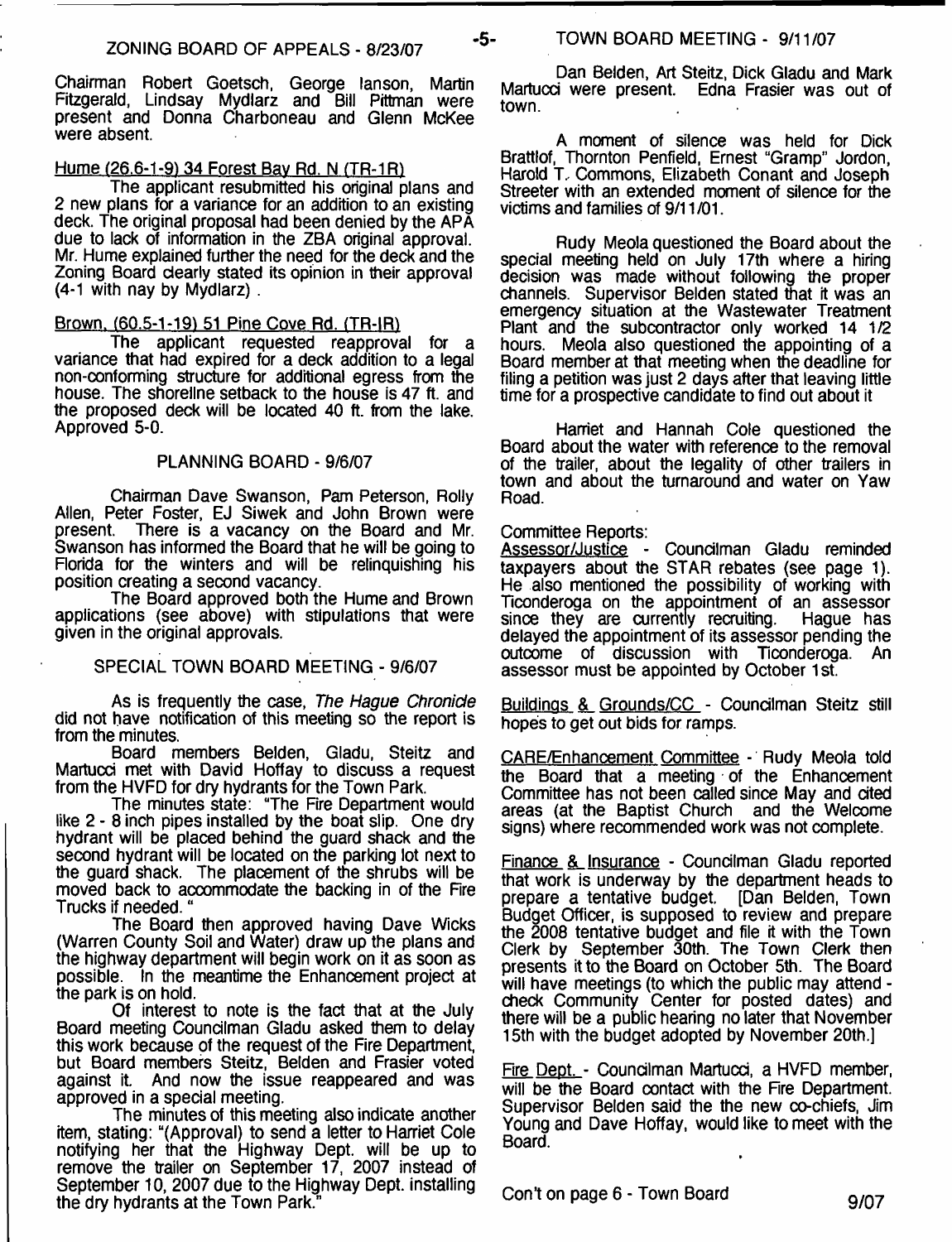#### Con't from page 5 - Town Board

Highway - Councilman Gladu said that the new truck needs painting and is at Christopher's. Highway<br>Superintendent Don Smith will go over the Superintendent Don Smith will specifications with Dick Frasier who has agreed to help. Bids will be taken on the surplus truck(s) in the spring.

The Town was able to sell the metal collected on the dean up day for \$45 per ton. The Town paid the County \$1100 (compared with the \$8000 to Casella last year) to take the rest of the material.

The highway department has deaned 3 sedimentation ponds and has taken the sand to the landfill. There is still a problem with the drain basins. Cathy Clark remarked, "For 6 years I have been talking about the basin by the Trout House. The LGA has the vacuum deaner and the personnel to dean<br>them." Councilman Gladu said he will work with Councilman Gladu said he will work with Superintendent Smith to contact the LGA.

Museum & Historian - The Town has had the old payroll book from the American Graphite Mining Co. restored and it is in the Town vault.

Personnel - Councilman Gladu reported that the final draft of the Personnel Manual is complete and he will go over it with each employee on a 1 on 1 basis.

Planning/Zoning/Stormwater - Councilman Gladu said that the Town will need to do the paperwork to certify the training of the Planning and Zoning Board members to comply with the state's January 2007 requirement.

Cell Towers - Councilman Gladu reported that they are still in discussion with someone to put a cell tower in place but it will be necessary to get a provider such as Verizon or Nextel.

Recreation/Promotion & Youth - Councilman Steitz reported that the Town helped 24 children to take advantage of the excellent Silver Bay YMCA summer programs.

Sewer District #1 & #2 - Supervisor Belden hopes to have the bid specs on Sewer District #2 from the engineer by Oct. 1st and then "we will advertise it as soon as we can."

Town Park - Councilman Steitz reported that there were a few problems but everything went pretty well at the park and the use of the parking lot went well. Green trim has been put around the visitor center and guard shack. He has the bathrooms dosed during the week but planned to open them on weekends. Rudy Meola stated that the policy had been to keep them open through Columbus Day, and Steitz said he would look into it.

Supervisor Belden said that the Bicentennial activities in the park had gone well and he thanked the committee and Judy Stock.

In other business, the Board:

Accepted with deep regret the resignation of David Swanson from the Planning Board. He served for 15 years and most of them as chairman, doing an outstanding job, always looking at both sides and was always a gentleman. He thanked the Town Board and noted that having our own Planning and Zoning Boards makes the zoning here work better than some other towns.

Extended the cut-off date for Planning Board applications to 9/25.

Thanked Graham Bailey for his report on the Lake George Open swim.

Scheduled a special Board meeting for September 28th at 1:30 pm to discuss the position of assessor and work on the White septic permit application.

Approved the reappointment of Diane Farinick to the Board of Assessment Review.

Approved attendance by Supervisor Belden at a NYS DOT conference where there is a section on Walkways which he wants to attend.

Passed resolution #57 authorizing the Supervisor to execute the agreement with the NYS DOT for payment to the Town for snow and ice removal. (This last item was added after the Friday cut off date for agenda items because it had just been received.)

In his report on County actions, Supervisor Belden said they were starting to work on the County budget and hoped to look across the board at no more than a 2 1/2 % increase. He mentioned that the biggest increase is in 17 - 20% more in health insurance.



**Nancy's Edible Mushrooms (see p. 9)**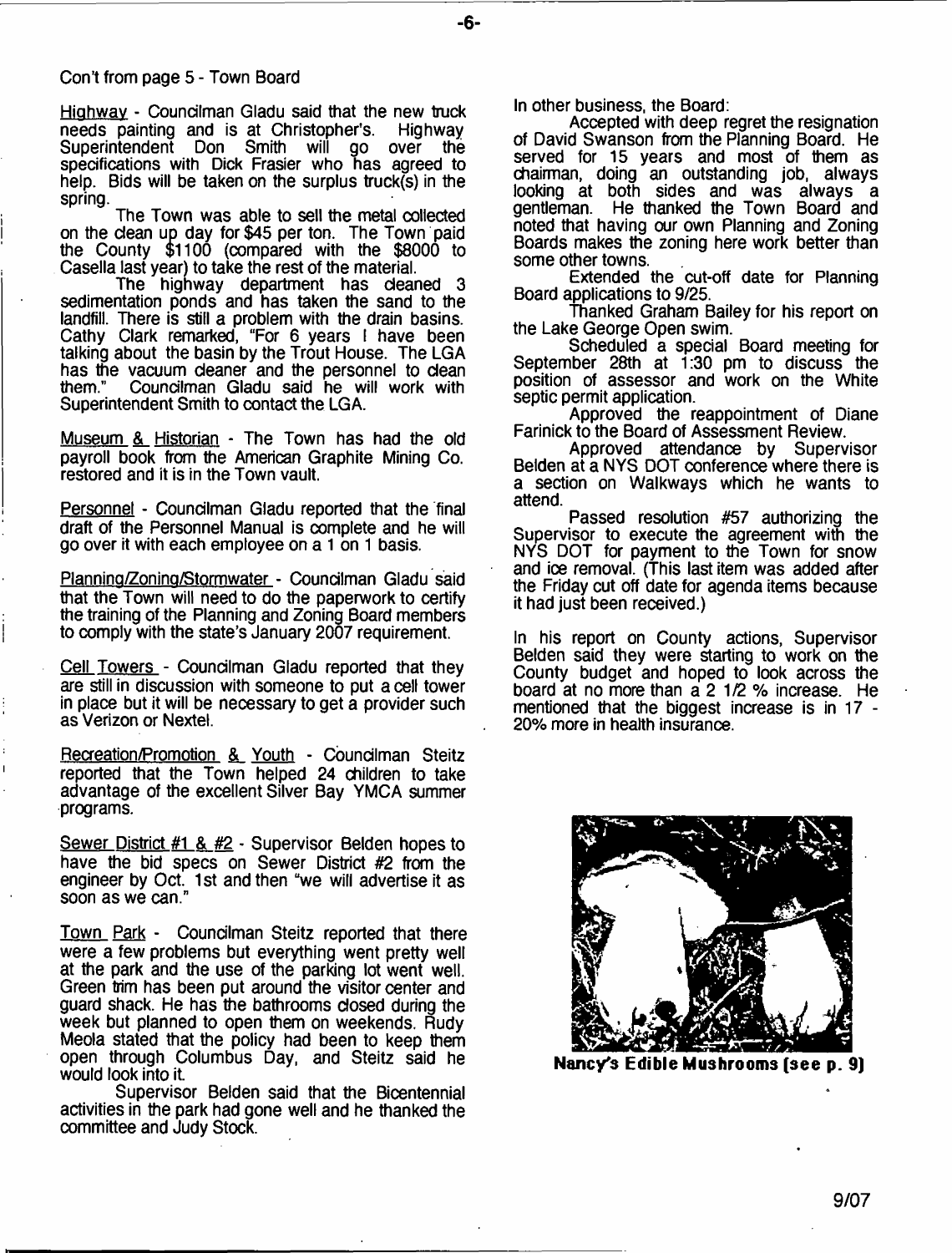# *~SGUhJVItiGS~* **-7-**

MARRIED: Cindy Kerr and John R. Holub on July 11, 2007 in Las Vegas. Cindy is the daughter of Tom and Karen Kerr of Hamilton Square, NJ John is the son of Joyce and Jerry Holub of Sarasota, FL and grandson of Dolly Kennedy of Hague. John was a drummer at Fort Ticonderoga for several summers.

MARRIED: Katie Van Voorhis to Evan Chismark on July 28, 2007 in Estes Park, CO. They reside in Golden, CO. Katie is the daughter of Peg and Rudd Van Voorhis of Wevertown and Hague.

DIED: Ambery M. Butcher on August 20, 2007 at the VT Respite House in Williston, after a short illness. He was a retired longtime YMCA camp and conference center director and former executive director of the Silver Bay YMCA. He is survived by his wife of 50 years, Jean, and three children, eight grandchildren and two greatgrandchildren.

DIED: Thornton B. Penfield III, 73, on August 21, 2007 in.Albany Medical Center Hospital. "Thorny", as he was known to his friends, was a lifelong summer resident of Silver Bay and also a resident of New Orleans, LA since 1965 where he was an English professor. He is survived by his wife, Diane, a son,<br>Richard Starr, and his wife, Mary and four Richard Starr, and his wife, Mary and four He also is survived by his sister, Charlotte Penfield Gosselink, her husband Chuck, their three children and four grandchildren, as well as eight first cousins and their families, all of whom enjoy parts of Silver Bay summers in Penfield Cottage.

DIED: Joe Streeter, 71, on August 24, 2007. Joe was raised in Hague on Streeter Hill; was a graduate of Hague Central School and taught there as well as serving on the LGPC patrol boats. He is survived by sons Chris, Mike and Steve and daughter, Tammy and 7 granddaughters and 2 grandsons. He is also survived by his seven sisters, Marge Eberlee, Marion Bailey, Ruth Robbins, Eleanor Finkle, Helen Fairiee, Calista Murray, and Lillian Murray. He was predeceased by his five brothers Charles, Walter, Elmer, Gordon, and Robert.

DIED: Elizabeth (Betty) Conant, 96, widow of H. Weston Conant, Silver Bay artist, on August 28, 2007 at the home of her daughter in Silver Bay. The Conants were longtime summer residents of Silver She also resided in Madison, NJ. survived by a daughter, Joyce and husband Denis Buchanan and son Ted and wife Wini Conant. Also surviving are six grandchildren and eight greatgrandchildren.

THANKS: From Peggy Darrin to her friends for the many get-well wishes over the summer. As a result of these gratifying messages she has made great progress and is improving with each day.

CONGRATULATIONS: To Lucas Frasier, son of Edna and Dick Frasier, who graduated from Clarkson University in May 2007 with aBS in mechanical engineering. Lucas has accepted a position with General Dynamics Electric Boat Division in New London, CT.

CONGRATULATIONS: To Cindy Bly Maguire of Jacksonville, FL on her successful project of a Cargo Containment Bag for Centennial Products. This bag went into space on the shuttle Endeavor on August 7th and is a new product to fully contain any items including waste products without any danger of leaks. Cindy is the daughter of Shirley Smith of Hague.

# LGLC MACIONIS CENTER

The Lake George Land Conservancy (LGLC) celebrated the Grand Opening of its new office building, the Macionis Family Center for Conservation, on Saturday, July 28th, 2007. The Center is located at 4905 Lake Shore Drive, at the site of the former Tavern on the Pond in Bolton Landing.

Named in honor of the Macionis family's outstanding contributions, the Center hosted several hundred guests and invited speakers. The event opened with the LGLC's annual meeting, followed by the building's ribbon-cutting ceremony. The Macionis family lives in Hague during the summer.

The Center offers a special reference library of Lake George and Adirondack books from the collection of Robert F. Hall donated by Tony and Lisa Hall and Euphemia Virden Hall. The conference room is available to LGLC conservation partners as well as other nonprofit organizations and community groups. The public is welcome to stop in and visit the Center for a tour, use its reference library a speak to staff about land conservation.

The Lake George Land Conservancy is a nonprofit land trust that has preserved nearly 11,000 acres around the Lake George watershed and 8.6 miles of Lake shoreline.

# MAKE A DIFFERENCE DAY

Each year USA Weekend in partnership with The Points of Life Foundation and Volunteer Center National Network, Paul Newman and Newman's Own Foundation, sponsors Make A Difference Day the fourth Saturday in October. This year the date is October 27. This is the nation's largest day of volunteering. It inspires 3 million or more people to stop what they are doing for themselves for one day and volunteer in some capacity for others. Paul Newman and his foundation are awarding \$10,000 donations to charities selected by each of 10 national honorees. So - get together with some friends, or just think of something you can do alone for someone else, but JUST DO IT.

There are many things you can do for your community. For more information on Make a Difference Day visit <makeadifferenceday.com> or call 1-800 416-3824 and get some ideas of what you can do.

The Hague Chronicle would like to know what you did to make this day successful. ...dh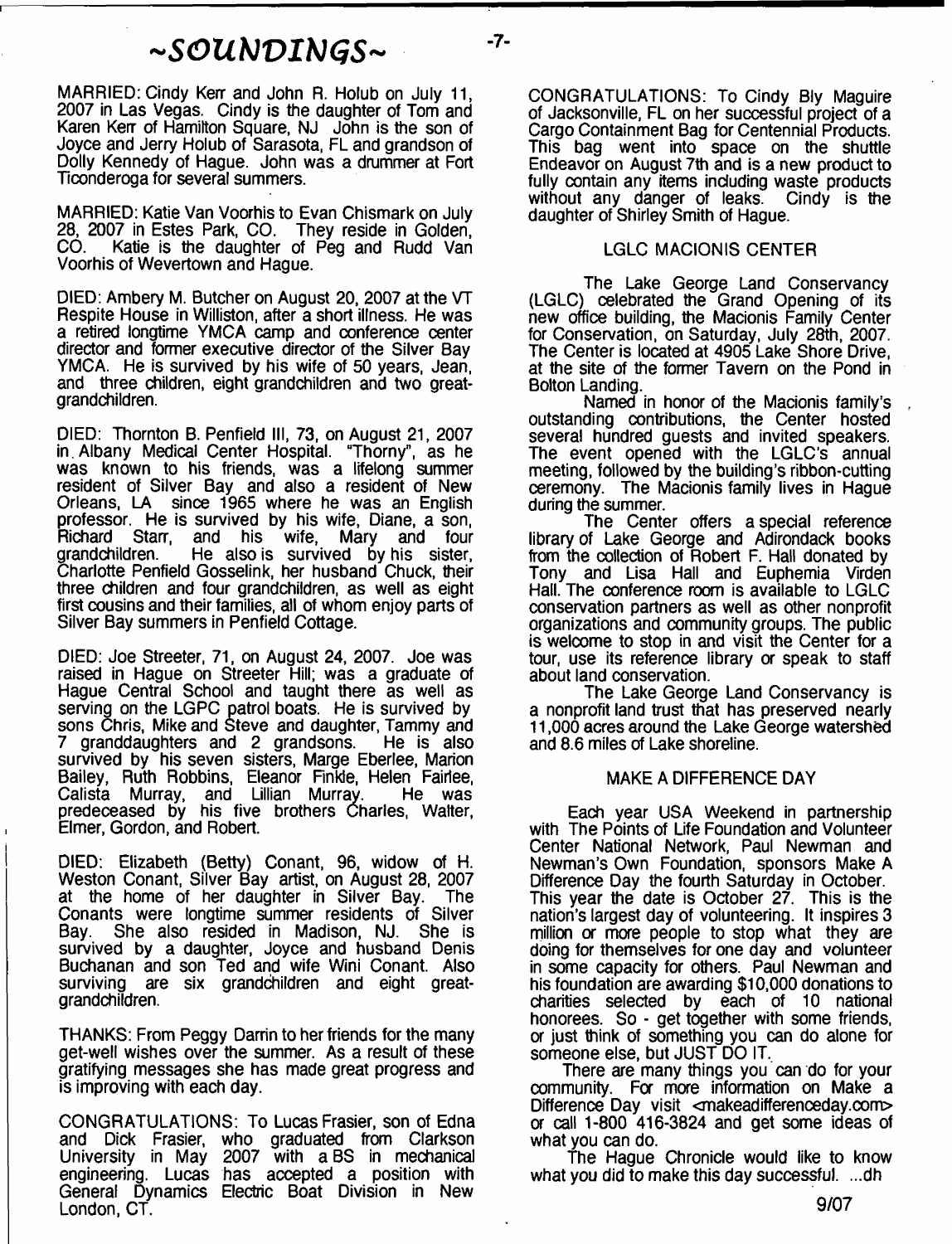

# GOODBYE TREE by Ken Engler

On Saturday, September 1st, about thirty folks gathered at a home in Forest Bay to memorialize the loss of a landmark tree. It was the very gnarled red pine that stood distinctively on the large rocky point facing north into Cooks Bay. For years it just barely hung onto a crack in the rocks. It was only about sixteen feet tall, but its shape was very distinctive. It doesn't seem to have grown any larger in all the 60 or so years I've known it. If you passed that point in a boat, you probably noticed the tree.

The point has been owned for thirty-eight years by the Conroys, the Cunninghams and the Gudes. They have always appreciated the unusual tree and have collected many pictures of it including a 1913 postcard showing it almost as large as it was recently. They knew that the tree was weak from rot, insects and woodpeckers, but hoped that it would hang on longer. Tree rings have not yet been counted, but it is possible that it started growing about 1807, making it a true "Bicentennial Tree", and since it blew down the night before the Bicentennial events in Hague, it couldn't just be cut up and hauled away. A proper ceremony was needed.

Mattie Engler owned the point from 1945 to 1968, and several members of the Engler family were invited to the ceremony. Jeff Engler brought the feathered head-dress that had played an important role in Engler events held on the point many years ago.

 $\mathbf{I}$ 

Friends and family gathered on that Saturday to deliver tributes, recite poems, and drink a toast to the fallen tree. Then, with an antique bucksaw, Gene Conroy, Julius Gude and I made the first ceremonial cut to separate the tree from its roots. Sprigs of needles were passed out to several guests. Cuttings and distinctive parts of the tree will be saved for decorative purposes.

When you pass that point in your boat, give a tip of your hat to the loss of that distinctive tree.

#### MEET THE CANDIDATES

-8-

The Hague Republican Party will be holding its Oktoberfest on Saturday, September 29th at 5:30 at the Northern Lake George Resort.

In addition to local Republican candidates Dick Gladu, Art Steitz and Mark Martucd, they will host Senator Betty Little, Assemblywoman Teresa Sayward, County Clerk Pam Vogel, Sheriff Larry Cleveland and County Budget Officer Nick Caimano, candidate for County Treasurer.

The event is open to the public and the cost is \$14 per person.

# CANDIDATES INTERVIEW

*The Hague Chronicle* Board of Directors will interview the Town Board candidates on Tuesday, October 9, 2007 from 5 to 6 pm just prior to the Town Board meeting. Although no questions will be taken from the audience during this time, any member of the public is welcome to attend the interview. We will summarize our interview in an artide in the October issue of *The Hague Chronicle*.

In addition, each candidate, along with Supervisor and Town Clerk, will be asked for a statement to be published in the October issue. We will not interview the Supervisor or Town Clerk separately this year since they are running unopposed.

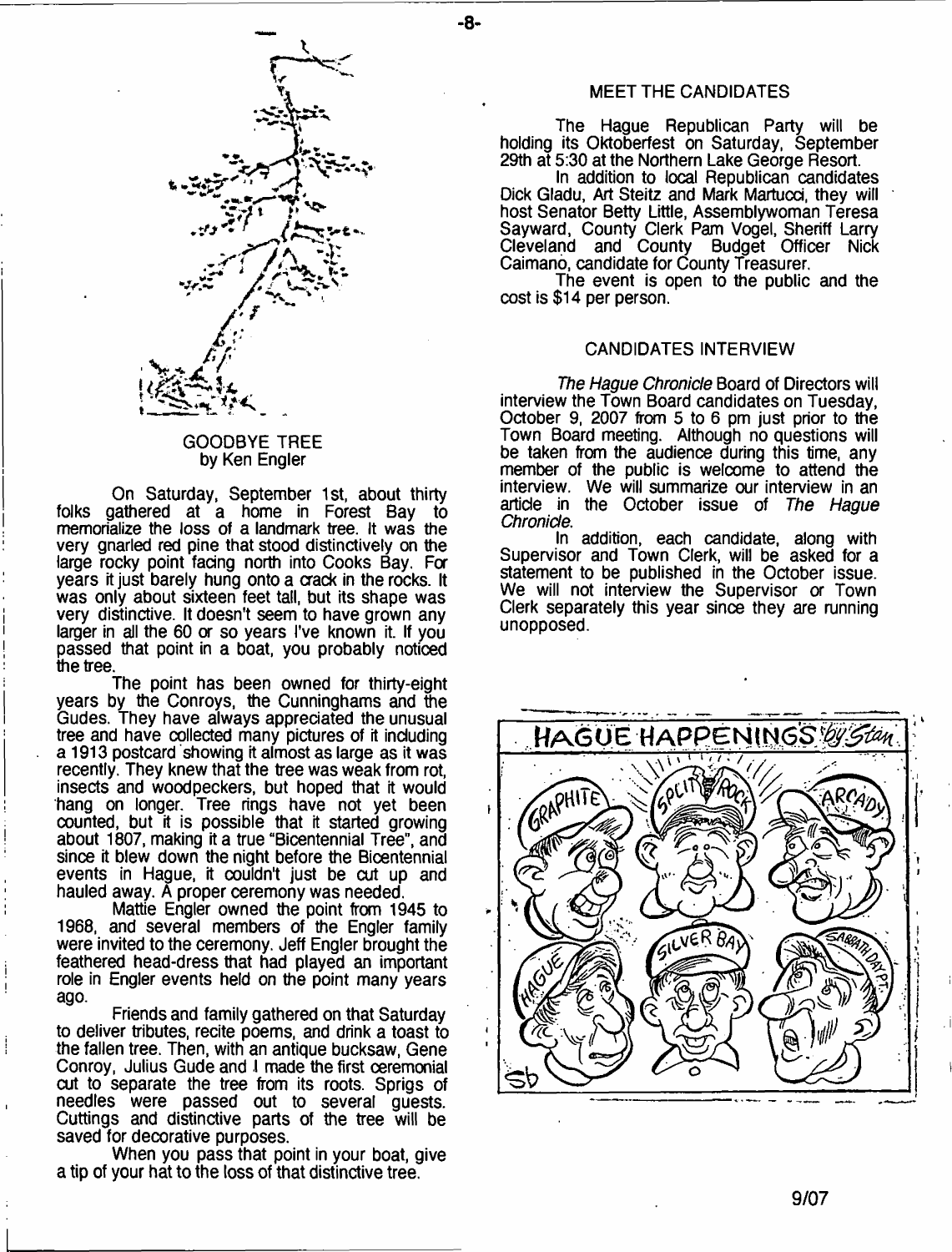# *JV y\.T U K £ JsT£\VS*

# *fry Infancy Wotton Scarzeffo*

#### **Shaggy Mane, Puffball, Porcini & Oyster**

**These are not the names of Disney characters, although they could be! Because characters, they are, and starring ones too, in the realm of edible mushrooms. The cooler weather with this little bit of rain is just the right scenario for them to make their appearance and I've been lucky enough to dine on some already.**

**Look for ivory-colored, gilled oysters growing on dead hardwood trees. Once you find them, you can return to that same tree for several consecutive years because they will probably continue to fruit there until the tree has decomposed to a point where nothing is left to feed them. There is one particular dead beech that presents us with a couple of good baskets full of oyster mushrooms and I just picked my first a week or so ago. And, in a few weeks I'll be checking a certain standing dead elm for fall oysters since I remember they were prolific on that one during hunting season last year.**

**I find shaggy manes most often in well-drained, grassy areas like the edges of the lawn where they get some shade. They are easy to identify with their egg to bulletshaped white caps that are covered with white to reddishbrown flaky scales. The caps sit atop hollow white stalks 3" to 10" tall and can be found in the same places for several consecutive years, especially where they are abundant. The shaggy mane is the most common member of the Inky Cap genus of mushrooms, getting its name from the strange method of spore dispersal called "deliquescence": the gills dissolve into a thick black liquid, dripping from the shrinking cap in an inky slime; the spores are then carried by insects or water rather than by the wind.**

**This one must be picked before any ink appears while it is firm and white - and must be cooked very soon after picking or it will soon begin its process of autodigestion. Cooking will halt the process and they are perfect for sauces,** gravies or my favorite ~ cream of mushroom soup. There are **no dangerous look-alikes, but I cannot stress enough that any mushroom that you intend to consume MUST be positively identified. This one is easy if you have a knowledgeable person show you. I highly recommend "Edible Wild Mushrooms of North America, a Reid to Kitchen Guide" by David Fischer and Alan Bessette for anyone who wishes to eat wild mushrooms. If I can't find the mushroom in this book, I don't eat it!**

**Have you ever stepped on one of those crusty brown puffballs and sent a stream of spores flying into the air like a puff of brown smoke? Those were mature puffballs and you just helped spread their spores far and wide! But if you find a round white mushroom the size of a soccer ball,**

**growing in your lawn, then it might just be the delicious giant puffball ready for eating. These grow targe (from four inches to two feet wide), are completely round without a stalk, are smooth and white on the outside and are a solid white mass on the inside - no gills, no other colors. If you slice it open and it is dark blackish-purple inside, then you have the poisonous variety, if it is completely white then you have the edible one. It's that simple.**

**We like to cut these into 1/2" thick slices, dip in flour and then egg batter and fry them in a bit of oil until golden brown. Then we drain them on paper towels and use them like lasagna noodles, stacking them between layers of mozzarella cheese and tomato sauce and baking till bubbly - puffball parmesan!**

**Yesterday I almost stepped on a half dozen beautiful porcini mushrooms growing right In the lawn down near the lake. These prized members of the** *boletus* **genus have caps that look** like the top half of a hamburger bun  $\sim$  dry, brown cap whose **underside looks like white bread, full of tiny pores instead of the gills we are more familiar with seeing. The stalk is thick and white too, and although these can grow to six inches across, I picked these smaller ones because the slugs were starting to get to them and would finish them off in a day if I left them where they were. These taste best when sliced and dried to intensify their flavor, then reconstituted for an earthy, pungent addition to sauces and gravies or added to rice or pasta dishes for authentic Italian comfort food. There are many non-edible and poisonous members of this genus; so again, proper ID is essential but well rewarded at the dinner table! Happy foraging!-**

#### *w z w r ite ft VforfES*

#### *fry Joanne 'DeTranco*

#### **Weather Notes- August 18 - September 14,2007**

**August was a glorious month compared to July. We had a few cool periods but on the whole it was mostly sunny and warm (HOT) with just enough rain to soak down the garden soil.**

We started out with a sunny but cool period on Aug. 21 **and 22 with highs of 75 and low of 48. The lows were just a** reminder of fall. Aug. 23 - 26 we had temperatures in the mid 80's **with humidity, peaking out on Saturday, Aug. 25, with 93 degree, hazy, hot, and humid. Thunderstorms rolled in late in the day. Sunday, Aug. 26 was cloudy and breezy but warm 83.**

**The week of 8/27-9/3 was again sunny and hot (80-85). We hit 90 on 8/29 which was the eighth time this season to reach 90. Usually we reach 90 only 6 times on the average. Aug. 29 was also the day of the earthquake 3.2 magnitude, centered in Tupper Lake at 11:47 pm. Thursday, 8/30 was another warm day, sunny in the morning but by 2 pm a good old Adirondack thunderstorm was rolling in. It lasted several hours, dumping about 3" rain. We really needed the rain as the trees, shrubs, and gardens were drought-stressed. You can still see the effects of the dry conditions on the trees as many are turning colors early and dropping their leaves.**

**Labor Day weekend was a real reward. Weather forecasters predicted rain but here in Hague it was mostly sunny and warm. Tuesday and Wednesday 9/4 - 5, a cool front came thru dropping temperatures to mid 70's. On 9/6 and 9/7 there was a return to hazy, hot, and humid. On 9/7 temperatures reached 90 degrees. Humidity on 9/6-8 was very high- a bad night for**

> **sleeping. Sunday, 9/9 was a rainy, cold day with a low of 58 in the early morning. Rain continued into Monday 9/10 with a cooler trend lasting all week.**

**Our daylight continues to shorten. Sunrise is now about 6:29 and sunset at 7:10. The last days of summer are closing in. Fall arrives September 23.**